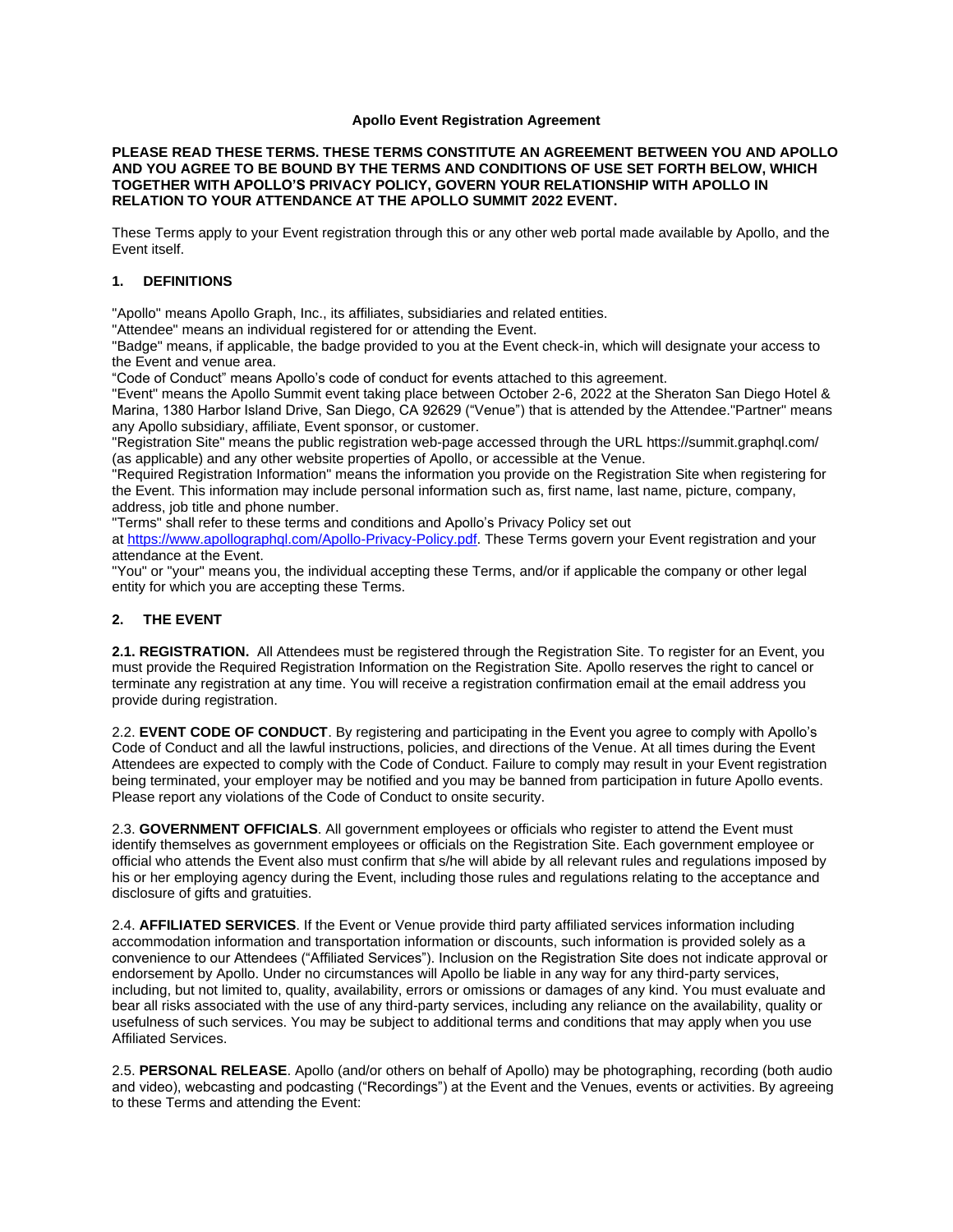- You agree that your image, likeness, voice, statements and other identifying characteristics (your "Image") may be Recorded, and you consent to the use of your Image in connection with the use of the Recordings.
- You irrevocably grant Apollo and its agents, contractors, licensees and designees and their respective successors and assigns (the "Apollo Parties") a non- exclusive, worldwide, royalty-free and fully paid-up, perpetual license to use, reproduce, distribute, prepare derivative works of, translate, display, perform and otherwise exploit the Recordings and your Image therein, in whole or in part, in any and all media formats and through any and all media channels, in any manner and for any purpose in connection with Apollo, its business and/or the Event (including any future reoccurrence of the Event or a similar event), and for any other lawful purpose.
- You waive any right you may have to inspect and/or approve the use of the Recordings or any reproductions thereof, and you agree that Apollo is not obligated to make any use of your Image or exercise any of the rights granted to it.
- You understand that your Image may appear in Recordings made available to you, other attendees, or the public, and that third-parties may retain and distribute those Recordings.
- You agree that Apollo exclusively owns all rights (including without limitation, intellectual property rights) in the Recordings and all results and proceeds derived from the use of the Recordings and your Image therein, and that no portion of such proceeds will be shared with you.
- You waive and release any and all rights of privacy and publicity, and any and all claims to compensation or damages or of violation of intellectual property rights, in connection with the use of the Recordings and your Image therein and/or any advertising or publicity relating thereto.
- You represent that you are of full legal age and have read this release and fully understand its contents.

2.6. **FORWARD LOOKING STATEMENTS**. Some of the Event presentations and sessions will contain projections or other forward-looking statements regarding future events, product offerings or the future financial performance of Apollo, its Partners and affiliates. Words such as "expects," "goals," "plans," "believes," "continues," "may" and variations of such words and similar expressions identify forward- looking statements. In addition, any statements that refer to or may imply future financial performance, our anticipated growth and trends in our businesses, and other characterizations of future events or circumstances are forward-looking statements. All such statements that are not historical facts are based on our current expectations and are subject to a number of risks and uncertainties, and the actual events or results may differ materially.

2.7. **ASSUMPTION OF RISK**. Your participation in and attendance of the Event is completely voluntary. You accept and assume all risks of any damage to your personal property or for personal injury that you may face while attending the Event, using the Affiliated Services, and waive any claims against Apollo relating to such risks.

2.8. **UNFORESEEN CIRCUMSTANCES**. The Event schedule is subject to change at any time without prior notice. Apollo cannot guarantee the attendance of any exhibitor or speaker, or that any scheduled event will take place. Apollo will not be held liable and no reimbursement will be made, in the event of the cancellation or modification of the times, dates, sessions and/or events during the Event as a result of an event that is beyond Apollo's control, including but not limited to inclement weather, earthquake, flood, or other act of God, war, invasion, act of foreign enemy, hostilities, riot, national state of emergency, plague, act/threat of terrorism, civil unrest, strikes or other labor disputes or any other similar or related event which delays or prevents any or all of the Event.

3. **PERSONAL INFORMATION.** Apollo will handle and protect the Required Registration Information provided in accordance with Apollo's Privacy Policy. By providing your personal information to Apollo, you acknowledge and understand that Apollo will collect such information for the purposes of effectuating your registration and to provide you with communications related to the Event, Apollo, or Apollo's products or service. Apollo will also use personal data provided by you (such as your first and last name and company name) for the purpose of administering your attendance at the Event and marketing the Event. To this end, Apollo may disclose your personal data to third-party service providers (e.g., registration solution providers and other vendors engaged by Apollo to put on the Event). As part of your participation in the Event, you may provide your personal data to third parties, including vendors, Partners or other Event attendees, who are not employees of Apollo. Apollo is not responsible for how such a third-party uses your personal data. If you demonstrate an interest in a Partner or topic, such as by visiting a virtual booth or attending a topic specific session, Apollo may share your Required Registration Information with such Partner. Additionally, by visiting a Partner's or exhibitor's virtual booth or registering for the Event via link provided by an Apollo Partner or exhibitor, you authorize Apollo to share with such Partner or exhibitor your first and last name, title, company, physical address, phone numbers and email address provided to Apollo, which will be subject to the Partner's or exhibitor's communications and privacy policy. You consent and agree that Apollo and its third-party service provider may derive aggregate data based on your personal information or other information supplied by you in the course of the Event, and use the same in de-identified form for statistical, marketing, or other lawful business purposes.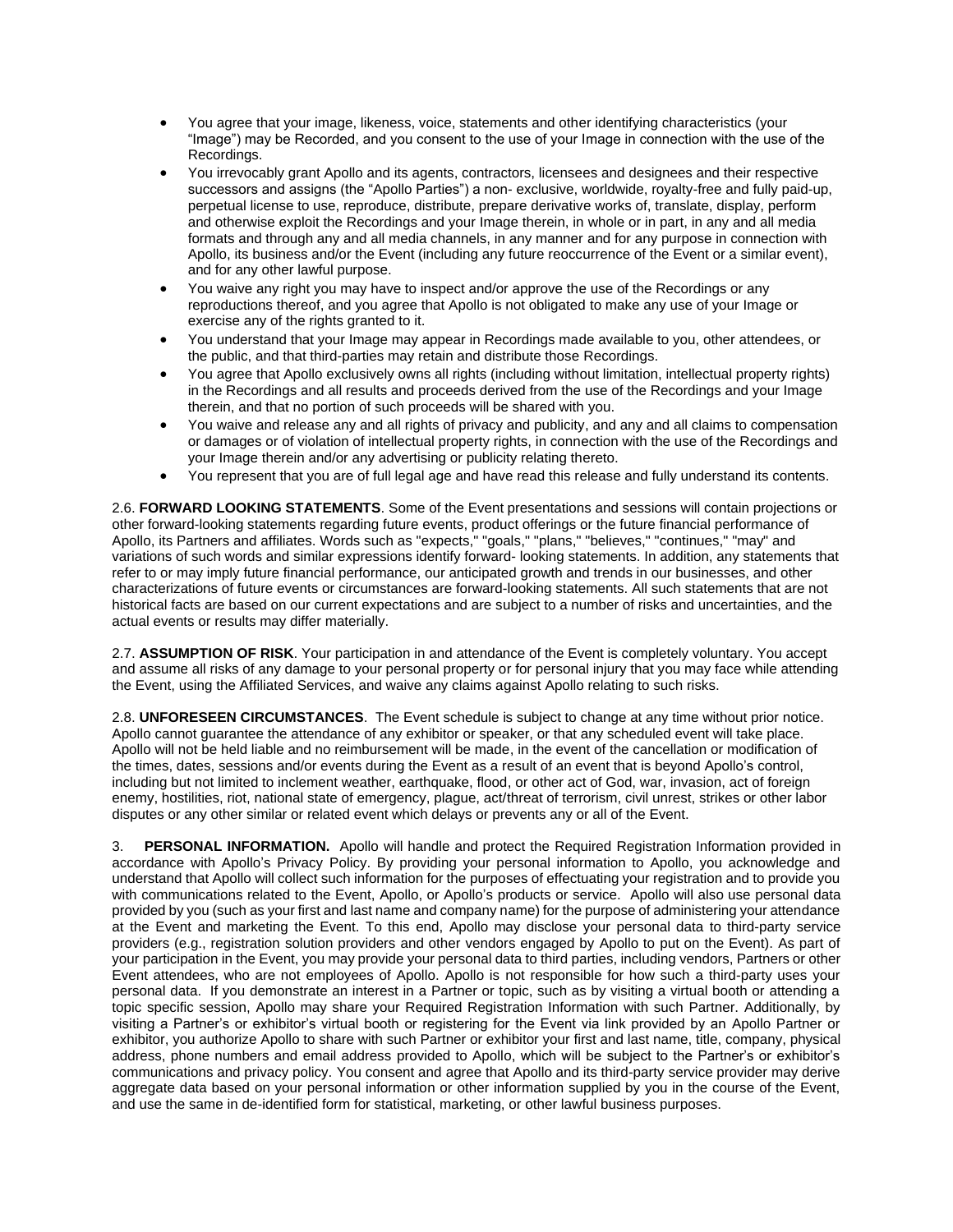## 4. **GENERAL PROVISIONS**

4.1. **WARRANTIES**. APOLLO MAKES NO WARRANTIES OF ANY KIND WITH RESPECT TO THE EVENT OR EVENT REGISTRATION, WHETHER IMPLIED, STATUTORY OR OTHERWISE, AND APOLLO SPECIFICALLY DISCLAIMS ALL IMPLIED WARRANTIES TO THE MAXIMUM EXTENT PERMITTED BY APPLICABLE LAW. FURTHERMORE, APOLLO MAKES NO REPRESENTATION THAT THESE TERMS, OR THE TOOLS, WEBSITES OR CONTENT PROVIDED HEREUNDER (THE "MATERIALS"), ARE APPROPRIATE, AVAILABLE OR LEGAL IN TERRITORIES OUTSIDE THE UNITED STATES. THOSE WHO CHOOSE TO ACCESS THESE MATERIALS OR THE EVENT FROM OTHER LOCATIONS DO SO ON THEIR OWN INITIATIVE AND ARE RESPONSIBLE FOR COMPLIANCE WITH ANY AND ALL APPLICABLE LAWS. YOU REPRESENT AND WARRANT THAT YOU ARE AUTHORIZED TO ENTER INTO THIS AGREEMENT AND THAT YOU CAN AND WILL COMPLY WITH ALL THE TERMS OUTLINED HEREIN.

4.2. **CHANGES TO THESE TERMS**. Apollo may make changes to these Terms from time to time. You understand and agree that if you attend the Event after the date on which the Terms have changed, your attendance will signify acceptance of the updated Terms.

4.3. **THIRD PARTY LINKS**. The Event materials may contain links to third party sites; such linked sites are not under the control of Apollo and Apollo is not responsible for the content of any linked site or any link contained in a linked site. Apollo reserves the right to remove any links at any time. Apollo does not endorse the companies or products to which it links and reserves the right to note such on its web pages. If you decide to access any of the third-party sites linked you do so entirely at your own risk.

4.4. **GOVERNING LAW AND JURISDICTION**. These Terms and any disputes arising out of or related hereto, shall be governed by and construed in accordance with the laws of California and each party hereby submits to the exclusive jurisdiction of the courts of San Francisco, California.

4.5. **RELATIONSHIP OF THE PARTIES**. These Terms and the activities governed hereby do not create a partnership, franchise, joint venture, agency, fiduciary or employment relationship between the parties. There are no third- party beneficiaries to these Terms.

4.6. **WAIVER AND CUMULATIVE REMEDIES.** No failure or delay by either party in exercising any right under these Terms shall constitute a waiver of that right. Other than as expressly stated herein, the remedies provided herein are in addition to, and not exclusive of, any other remedies of a party at law or in equity.

4.7. **SEVERABILITY AND ASSIGNMENT.** If any provision in these Terms is held by a court of competent jurisdiction to be contrary to law, the provision shall be modified by the court and interpreted so as best to accomplish the objectives of the original provision to the fullest extent permitted by law, and the remaining provisions of these Terms shall remain in effect. You may not assign any of your rights or obligations hereunder, whether by operation of law or otherwise, without the prior written consent of Apollo. Apollo's sole remedy for any purported assignment in breach of this paragraph shall be termination of this Agreement and non-participation in the Event. Apollo may assign these Terms, in whole or in part, as necessary for the execution of the Event without your consent and at its sole discretion. Subject to the foregoing, these Terms shall bind and inure to the benefit of the parties, their respective successors and permitted assigns.

4.8. **ENTIRE AGREEMENT**. These Terms constitutes the entire agreement between the parties in relations to the Event and Event Registration and supersedes all prior and contemporaneous terms, agreements, proposals or representations, written or oral, concerning its subject matter. Without limiting the foregoing, no part of this Agreement shall be superseded or governed by any other agreement with Apollo. To the extent that these Terms are translated, such translation is provided for solely for convenience, and the English version of these Terms shall prevail.

## **APOLLO EVENT CODE OF CONDUCT**

We believe our community should be truly open for everyone. As such, we are committed to providing a friendly, safe and welcoming environment for all. This code of conduct outlines our expectations for Apollo event participants' behavior, as well as the consequences for unacceptable behavior.

We invite all sponsors, speakers, attendees, media, exhibitors and other participants to help us realize a safe and positive conference experience for everyone.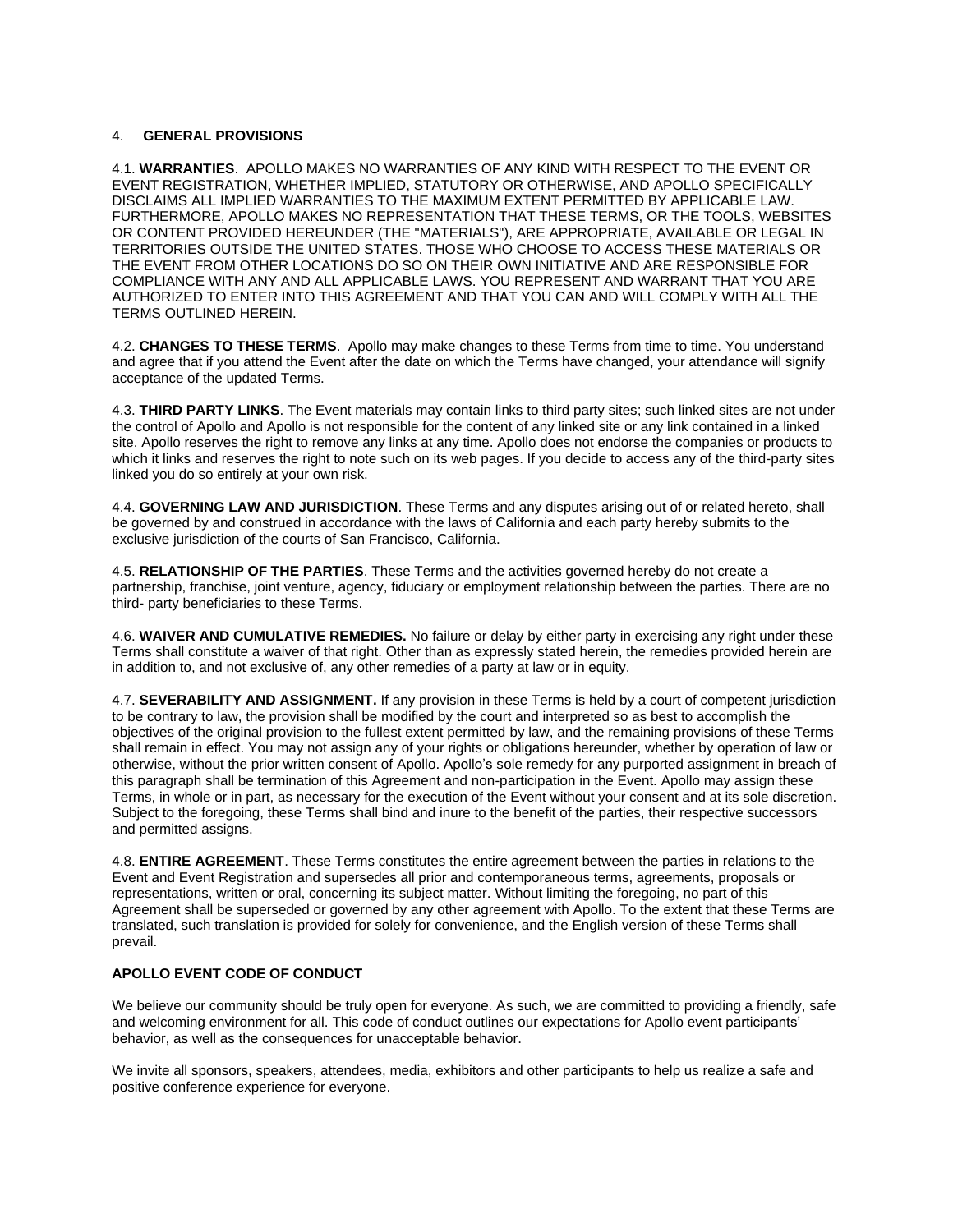Expected behavior:

- Be considerate, respectful, and collaborative.
- Refrain from demeaning, discriminatory or harassing behavior and speech.
- Be mindful of your surroundings and of your fellow participants. Alert event organizers if you notice a dangerous situation or someone in distress.
- Wear your badge at all times while at the event or event venues.
- Unacceptable behavior
- Unacceptable behaviors include: intimidating, harassing, abusive, discriminatory, derogatory, or demeaning conduct by any attendee of the event or related event activities.
- Harassment may include: offensive verbal or electronic comments related to gender, sexual orientation, race, religion, disability, national origin, or other protected characteristics; inappropriate use of nudity and/or sexual images in public spaces (including presentation slides); deliberate intimidation, stalking or following; harassing photography or recording; sustained disruption of sessions, talks or other events; inappropriate physical contact, and any unwelcome sexual attention.
- Wearing clothing that is not suitable for a professional work environment, that is provocative, inappropriate or otherwise potentially offensive.
- Physical verbal, or written, abuse, intimidation, threats, annoyance, harassment, stalking, pushing, shoving or use of any physical force whatsoever against any person, which in any way creates a disturbance that is disruptive or dangerous, or creates apprehension in a person, as determined by Apollo and Apollo's event staff, in their sole discretion.
- Possession of a weapon or any item that can be used as a weapon, which may be used to threaten or cause injury to others if used in a certain manner.
- Any destruction or vandalizing of personal property or event site or materials.
- Any boisterous, lewd or offensive behavior or language, using sexually explicit or offensive
- language or conduct, profanity, obscene gestures, or racial, religious or ethnic slurs.
- Possessing any open can, bottle or other receptacle containing any alcoholic beverages, except in areas specifically designated for the consumption of alcohol or being intoxicated, as determined by Apollo, in any event venue or function. Please drink responsibly.
- Possessing any illegal substance, including but not limited to narcotics or other illegal drugs. Apollo does not tolerate the use or abuse of illegal substances anywhere in the event venues.
- Smoking other than in designated areas.
- Any other illegal activity not already covered above.
- Failure to obey any of the rules or regulations of the event venues or instructions of the event staff.

Consequences of unacceptable behavior:

- Unacceptable behavior will not be tolerated whether by an attendee, media, speaker, volunteer, organizer, venue staff, partner, sponsor, or exhibitor. Anyone asked to stop unacceptable behavior is expected to comply immediately.
- If a participant engages in unacceptable behavior, the conference organizers may take any action they deem appropriate, up to and including expulsion from the event without warning or refund and if appropriate involvement of local law enforcement.

What to do if you witness or are subjected to unacceptable behavior:

- If you are subjected to unacceptable behavior, notice that someone else is being subjected to unacceptable behavior, or have any other concerns, please notify an event organizer as soon as possible and follow up directly with a member of Apollo Legal Department (in person or via email at legal@Apollo.com). You may request that your report remain confidential.
- Event staff will be available to help participants contact venue security or local law enforcement, to provide escorts, or to otherwise assist those experiencing unacceptable behavior to feel safe for the duration of the event. You can report unacceptable behavior to any member of staff.

Scope:

• We expect all event participants (staff, sponsors, volunteers, speakers, attendees, and other guests) to abide by this code of conduct at all event venues and event-related social events.